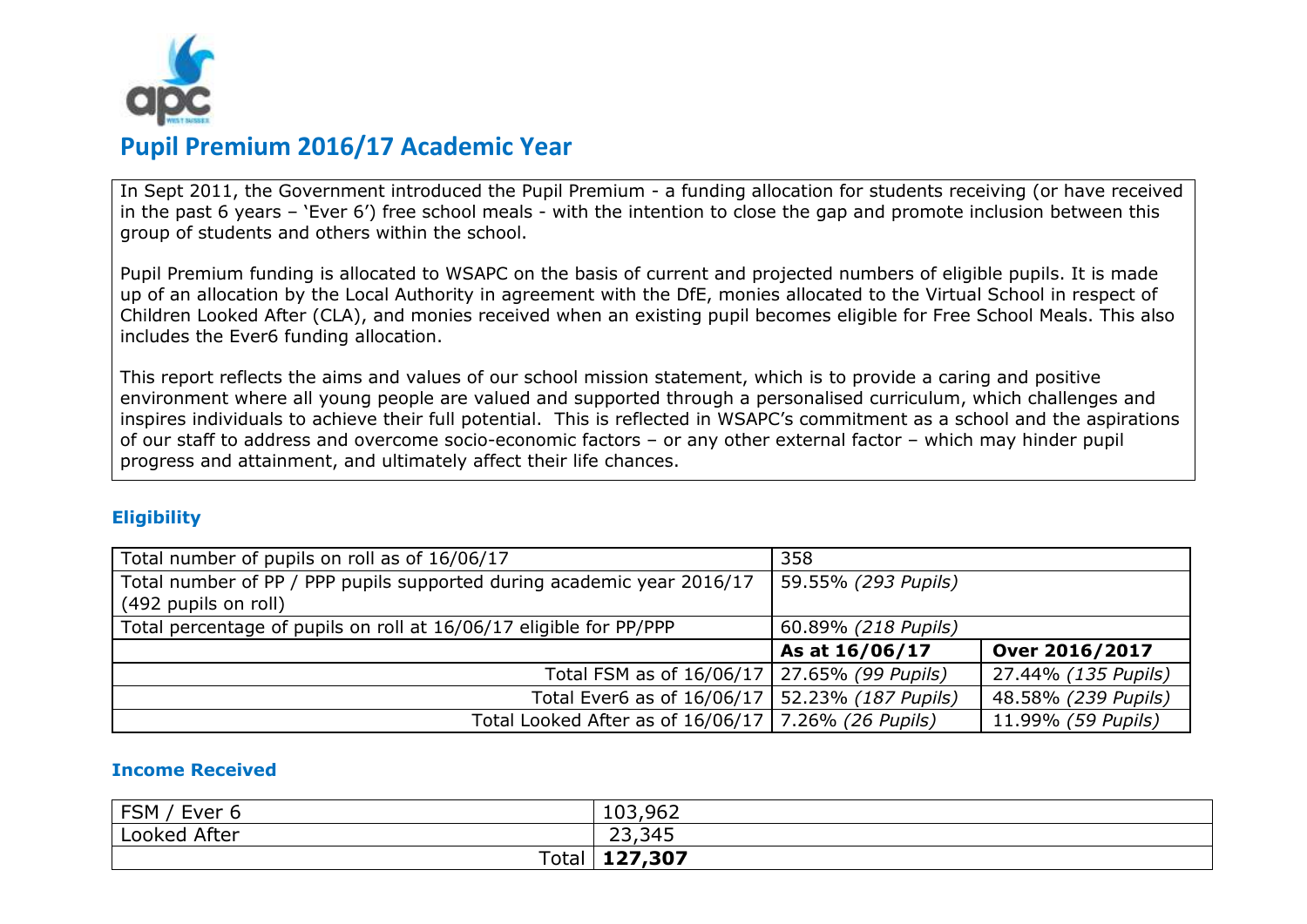| <b>Directed to</b>                                              | <b>Pupil Premium</b><br>used for                           | <b>Amount</b><br>allocated<br>(E) | <b>Summary of</b><br>intervention                                                                                                                                                 | <b>Intended outcomes</b>                                                                                                                                                                                                                                                                                        | <b>Monitoring and Evidence</b>                                                                                                                                                                                                                                                                                                                          |
|-----------------------------------------------------------------|------------------------------------------------------------|-----------------------------------|-----------------------------------------------------------------------------------------------------------------------------------------------------------------------------------|-----------------------------------------------------------------------------------------------------------------------------------------------------------------------------------------------------------------------------------------------------------------------------------------------------------------|---------------------------------------------------------------------------------------------------------------------------------------------------------------------------------------------------------------------------------------------------------------------------------------------------------------------------------------------------------|
| Whole School                                                    | Small Group Learning<br>across the<br>Curriculum           | £82,988.00                        | Specialist TA's /<br>HLTA's to provide<br>support to pupils<br>across all<br>curriculum areas<br>with specific focus<br>on literacy,<br>numeracy,<br>attendance and<br>behaviour. | • Pupils engage in learning across the<br>curriculum and show accelerated<br>progress and expected/better than<br>expected to that of their non PP<br>peers<br>• Support strategies implemented to<br>improve attendance and behaviour<br>across all sites and support pupils to<br>engage with their learning. | • Termly SIMS reporting to show<br>progress / attainment as good as or<br>better than their non PP peers.<br>• Behaviour Logs to show fewer<br>incidents and improved behaviour<br>and attendance levels.<br>• Pupil Passports and termly<br>attendance and ClassDojo /<br>Behaviour Matrix reports to show<br>progress in behaviour and<br>attendance. |
| APC Worthing,<br>Lancing,<br>Crawley and<br><b>Burgess Hill</b> | Dedicated counsellor<br>to provide<br>counselling services | £9,176.00                         | Pupils receive<br>counselling sessions<br>through self or<br>teacher referral                                                                                                     | • Pupil premium pupils have the<br>opportunity to discuss and resolve<br>personal issues that may prevent a<br>barrier to their learning.                                                                                                                                                                       | • Termly attendance and progress<br>reporting to show progress for pupil<br>premium pupils as good as or better<br>than expected when compared with<br>their peers.<br>· Pupil Passports, Behaviour Matrix<br>and/or ClassDojo reports show<br>improvement in attitude,<br>engagement, self-confidence and<br>self-awareness.                           |
| <b>Whole School</b>                                             | Cook and Eat                                               | £12,703.30                        | To provide the<br>platform for life<br>skills in cookery and<br>food preparation<br>and a daily healthy,<br>balanced meal for<br>all pupils.                                      | Pupil premium pupils take part in<br>cookery lessons which equip them<br>with the skills to plan and prepare<br>healthy, balanced meals.<br>Pupil premium pupils eat a<br>healthy, balanced meal every day.                                                                                                     | Learning walks, work scrutiny and<br>$\bullet$<br>lesson observations show evidence<br>of pupil premium pupils taking<br>part in cookery lessons.<br>Centre timetables show lunch<br>$\bullet$<br>breaks for all pupils and staff<br>where pupils eat the food<br>prepared in lessons.                                                                  |
| <b>Whole School</b>                                             | Resources,<br>equipment, uniform                           | £1,913.56                         | Purchasing of<br>resources for<br>specific identified<br>pupils                                                                                                                   | Pupil premium pupils have access<br>to specific items identified to<br>support their learning such as a<br>laptop.<br>Pupil premium pupils have support<br>to purchase APC uniform as<br>required.                                                                                                              | Centre budget records show when<br>$\bullet$<br>an item has been allocated to<br>come from pupil premium funding.<br>All pupil premium pupils are<br>$\bullet$<br>dressed in APC uniform.                                                                                                                                                               |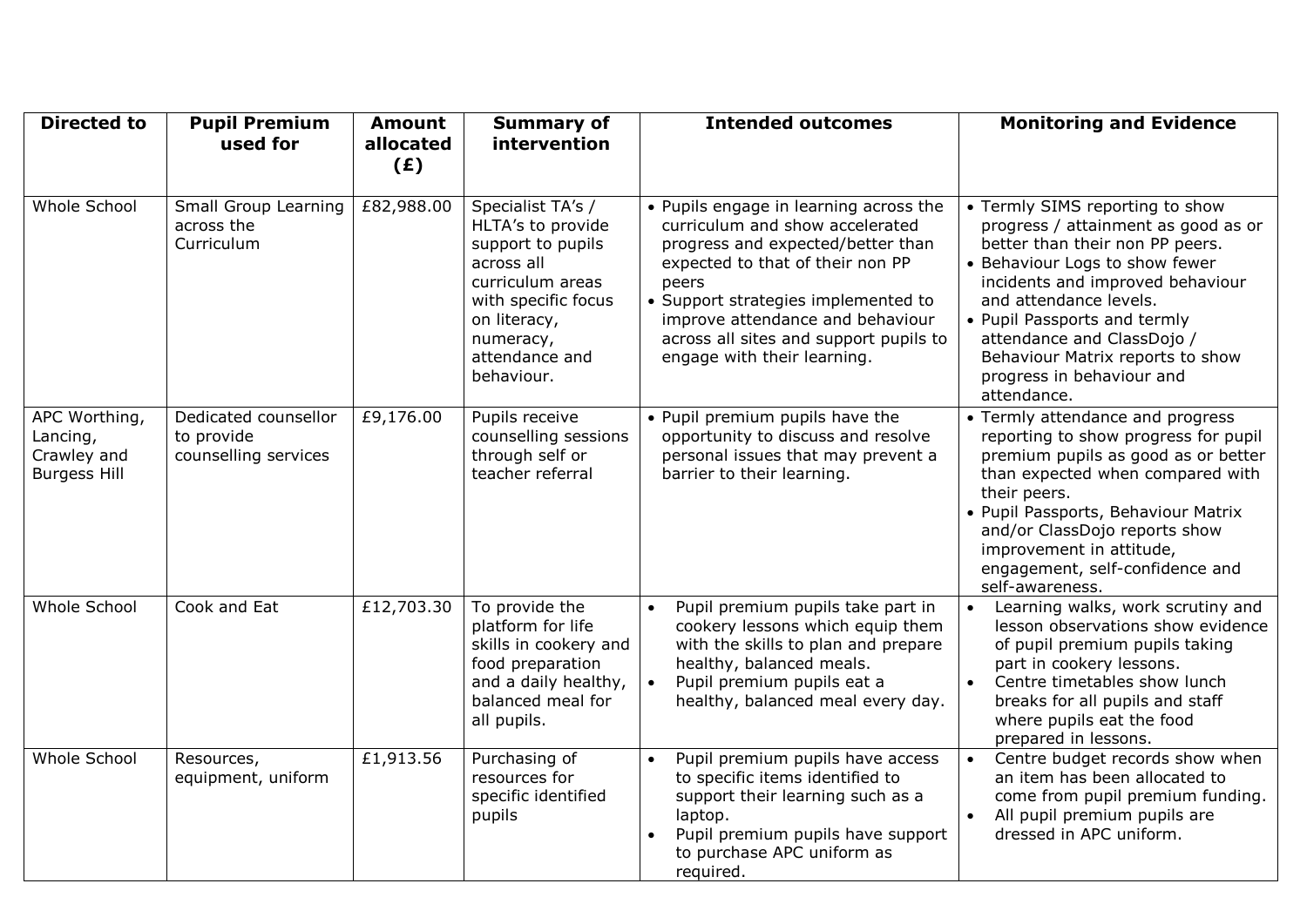| Crawley,<br>Chichester,<br>Lancing, | Enrichment                             | £6,865.00 | Angling for<br>Education,<br>Community Golf,<br>Albion in the<br>Community, Sports<br>Leadership L3<br>Course | Pupil premium pupils take part in<br>$\bullet$<br>enrichment activities on top of the<br>core curriculum identified as being<br>beneficial to their needs and<br>interests.                                                                                                                                                                                   | Pre and post activity<br>$\bullet$<br>questionnaires show progress in<br>engagement and skills.<br>Reporting such as PASS and<br>$\bullet$<br>ClassDojo show improvements in<br>attitude and attendance.                                                           |
|-------------------------------------|----------------------------------------|-----------|---------------------------------------------------------------------------------------------------------------|---------------------------------------------------------------------------------------------------------------------------------------------------------------------------------------------------------------------------------------------------------------------------------------------------------------------------------------------------------------|--------------------------------------------------------------------------------------------------------------------------------------------------------------------------------------------------------------------------------------------------------------------|
| Whole School                        | Specifically Targeted<br>Interventions | £4,555.50 | One to One<br>tutoring/mentoring                                                                              | Pupil premium pupils identified as<br>in need of additional support<br>engage in one-to-one sessions and<br>show accelerated progress and<br>expected/better than expected to<br>that of their non PP peers<br>Support strategies implemented to<br>improve attendance and behaviour<br>across all sites and support pupils<br>to engage with their learning. | Termly SIMS reporting to show<br>progress / attainment as good as<br>or better than their non PP peers.                                                                                                                                                            |
| Lancing                             | Dramatherapy<br><b>Sessions</b>        | £3,263.00 | KS3 and 4 pupils<br>take part in a 10<br>week Dramatherapy<br>course                                          | • Pupils have the opportunity to<br>explore personal issues and develop<br>better self-esteem, self-awareness<br>and coping strategies for stressful<br>situations.                                                                                                                                                                                           | • The Behaviour Matrix and strengths<br>and difficulties questionnaires show<br>improved self-confidence, self-<br>awareness, social interaction,<br>behaviour and engagement in<br>learning. These are completed week<br>1 and week 10 with a mid-term<br>review. |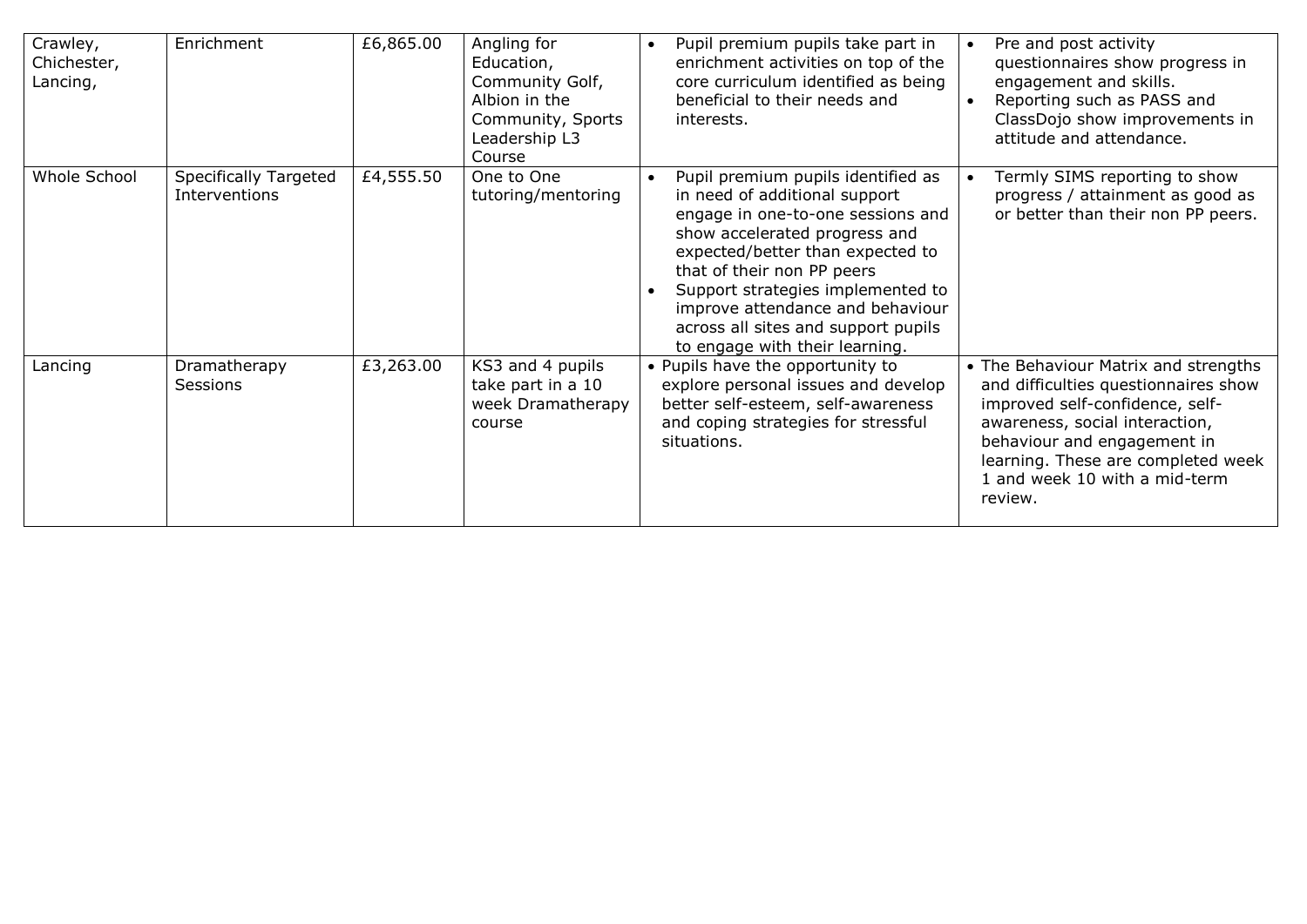## **Summary of Evidence and Impact**

The large majority of our pupils are Pupil Premium boys.

We continue to work very hard on improving attendance and although Pupil Premium attendance is lower for both genders as across the year there has been continued effort in supporting pupils and their families in achieving good attendance as well as a broad and balanced curriculum offer to encourage pupils to attend regularly. Improving attendance continues to be a focus of the whole school Quality Improvement Plan and all staff have appraisal targets linked to improving attendance. It is a focus for one of the new Deputy Heads from September 2017. We set ourselves challenging targets for attendance and it is pleasing to see that pupil premium pupils, especially boys who make up a large percentage of our cohort are achieving over 60% attendance early in the year. The aim is to balance this improving attendance across the year and over both genders.

It is pleasing to see that as the year goes on there are fewer FTEs as the pupils respond to the teaching and learning from APC. The start and the end of the year have more FTEs so for 17/18 these times of year should have a strong focus on behaviour management. For the majority of the year male Pupil Premium pupils account for a large majority of the fixed term exclusions with more Pupil Premium pupils having a fixed term exclusions than their non-Pupil Premium counterparts across both genders. It should be borne in mind that we have many more Pupil Premium pupils than non PP. It is encouraging to see that the longer pupils are with us the fewer FTEs we see with the boys between the autumn and spring terms. Pupil Premium boys (especially) require more intensive behaviour support in the first term to reduce FTEs. This information is shared with Heads of Centre who work closely with pupils, staff and outside agencies to support positive behaviour management in centres and keep FTEs as low as possible. Initiatives such as the behaviour management working party and staff briefings, where individual pupils and strategies to support their behaviour are discussed are helping to reduce the number of fixed term exclusions Although over the majority of the year there has been a higher number of fixed term exclusion sessions for Pupil Premium pupils, both male and female, the behaviour management working party continue to develop strategies to share across centres in order to support consistent and positive behaviour management.

In English it is very pleasing to see the vast majority of Pupil Premium pupils making expected or better than expected progress in line with or better than their non-pupil premium peers. There is a small number of Pupil Premium pupils making below expected progress at KS3 and KS4. Interventions such as the Totem and Talisman reading schemes and one-to-one literacy sessions continue to be used as support. The majority of pupil premium girls and boys are working above or at a similar level to their non-pupil premium peers. Targeted intervention such as one-to-one and daily literacy sessions are in place for pupil premium pupils working below expected progress.

In maths interventions such as Numeracy Ninjas and daily numeracy sessions are proving effective in supporting progress across the board. Targeted interventions from SAM Learning have been introduced and are being developed further from September 17. It is pleasing to see that the large majority of pupils are making expected and better-than-expected progress. Targeted interventions as mentioned above are in place to support those making below expected progress. Robust assessment is used across APC and will be developed further during the academic year 17/18.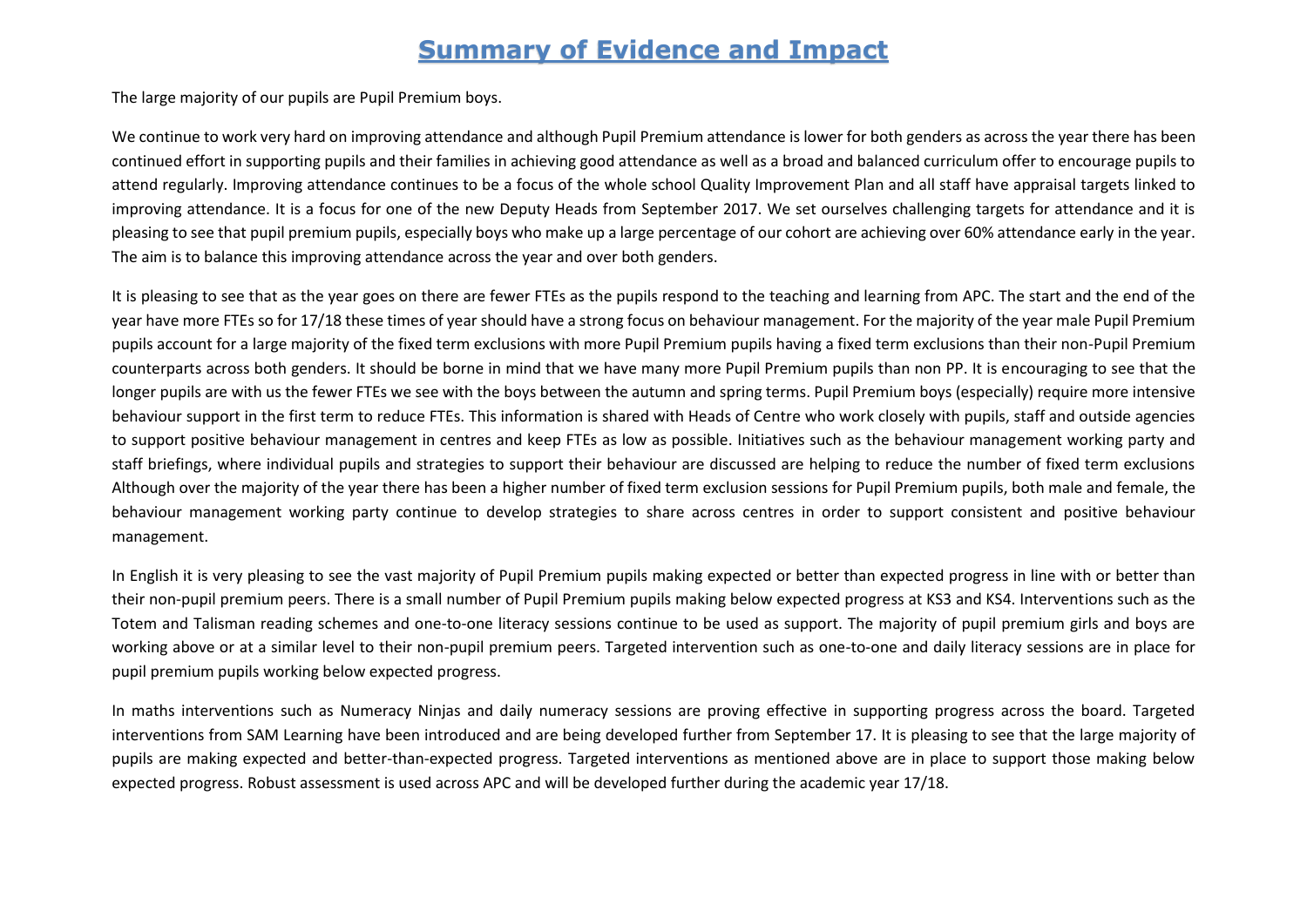# **Evidence and Impact Graphs**



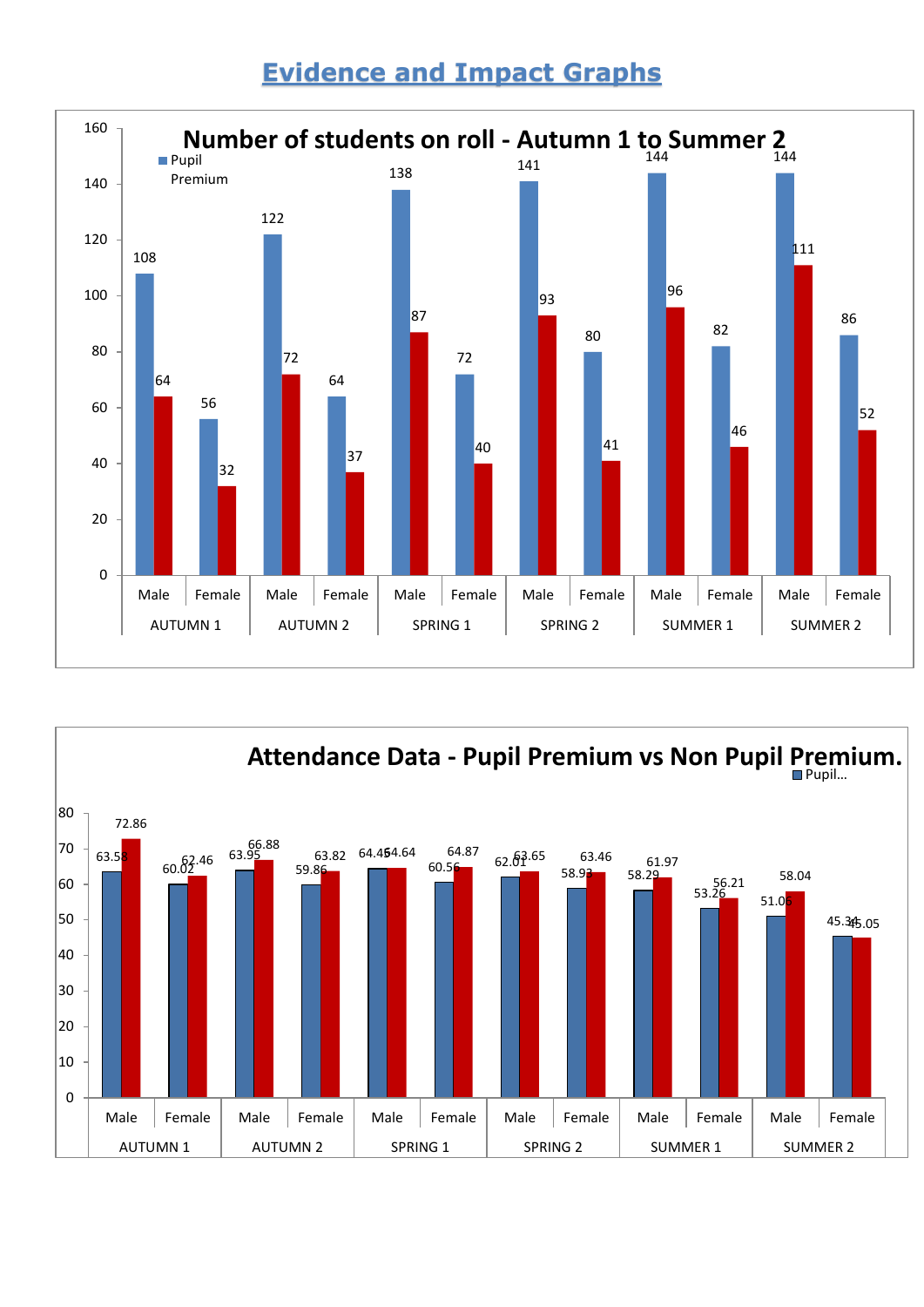

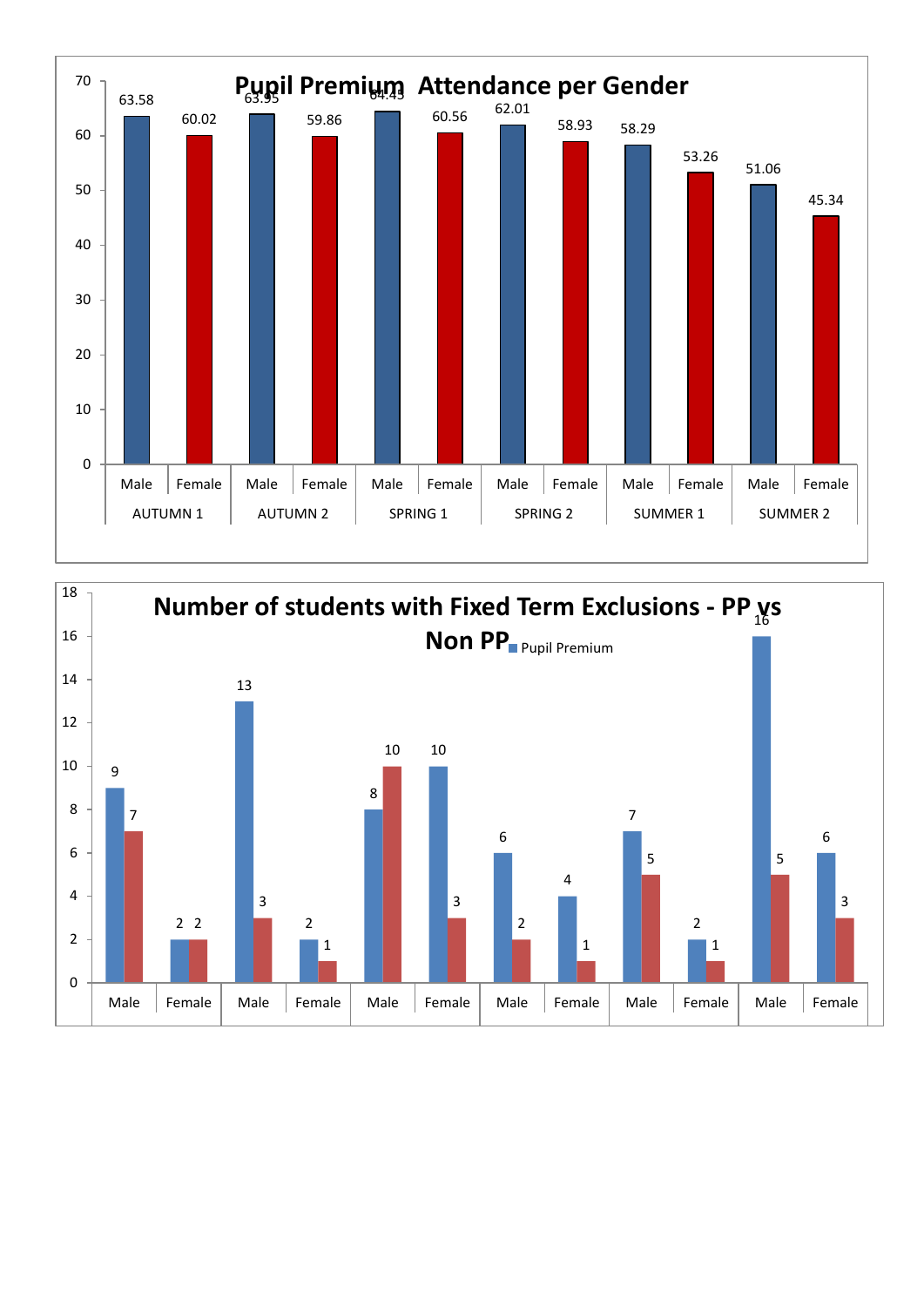

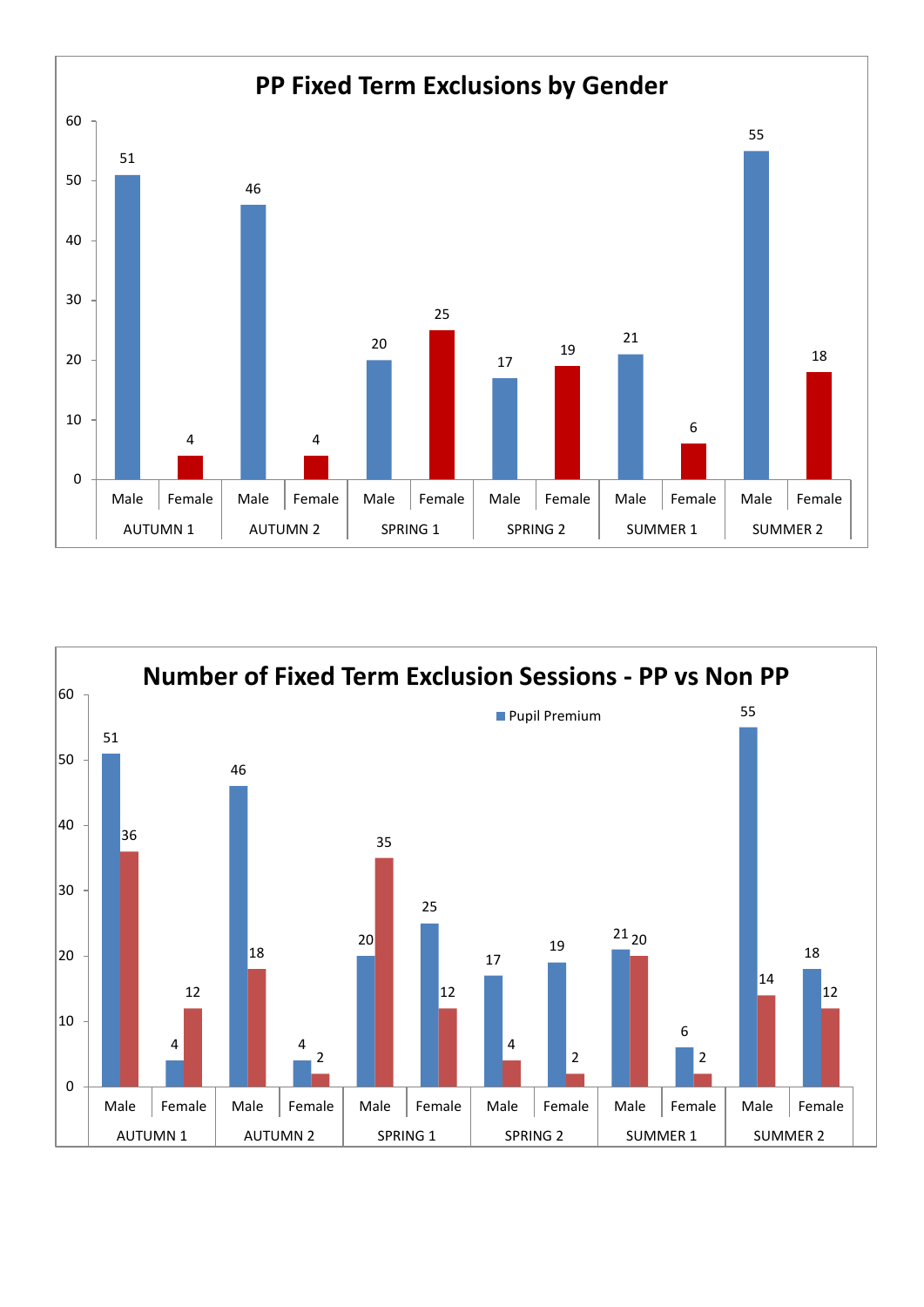**% of Pupils making expected (Exp) and better than expected (Exp+) progress from Summer 2 2016 - Summer 2 2017**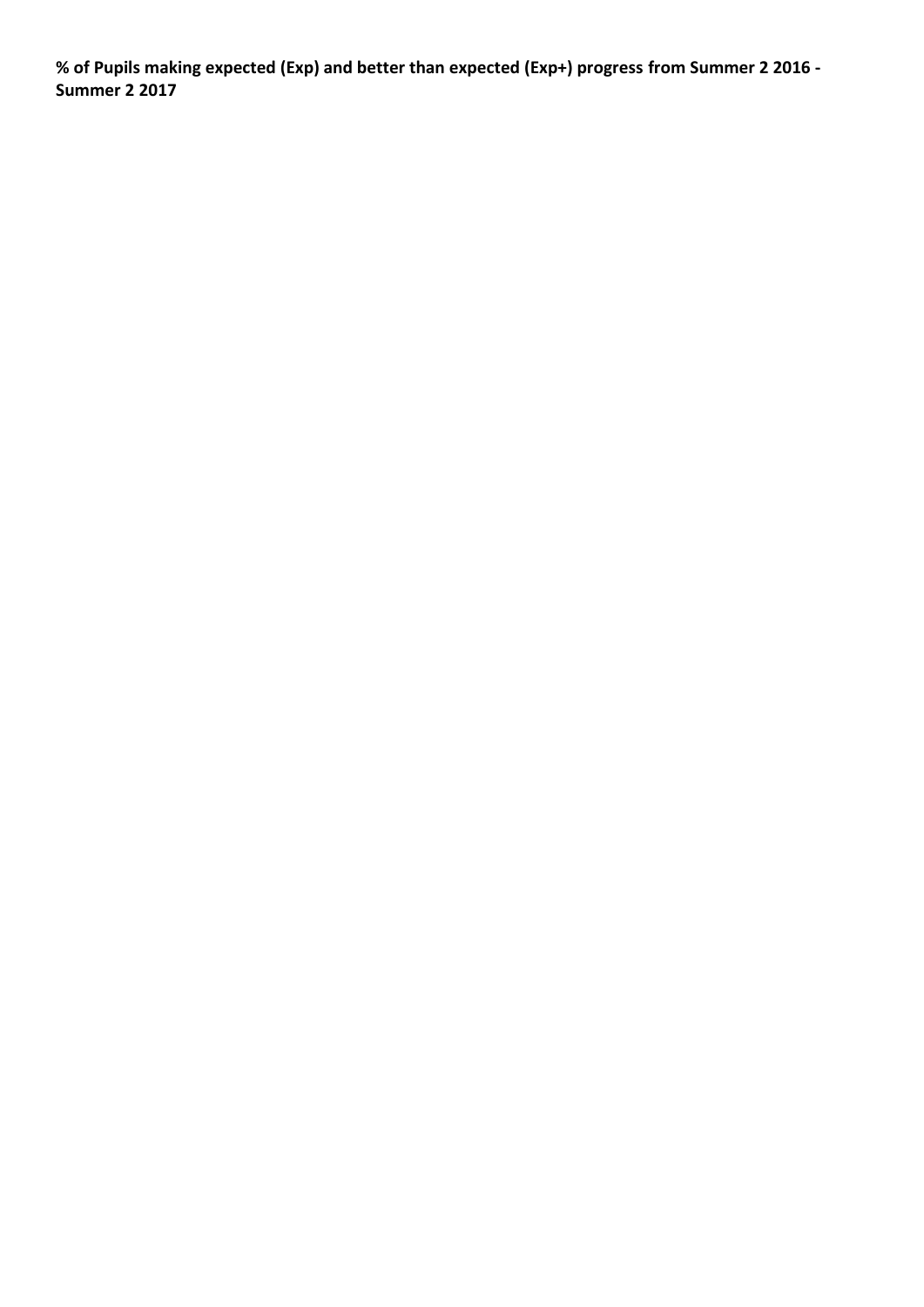